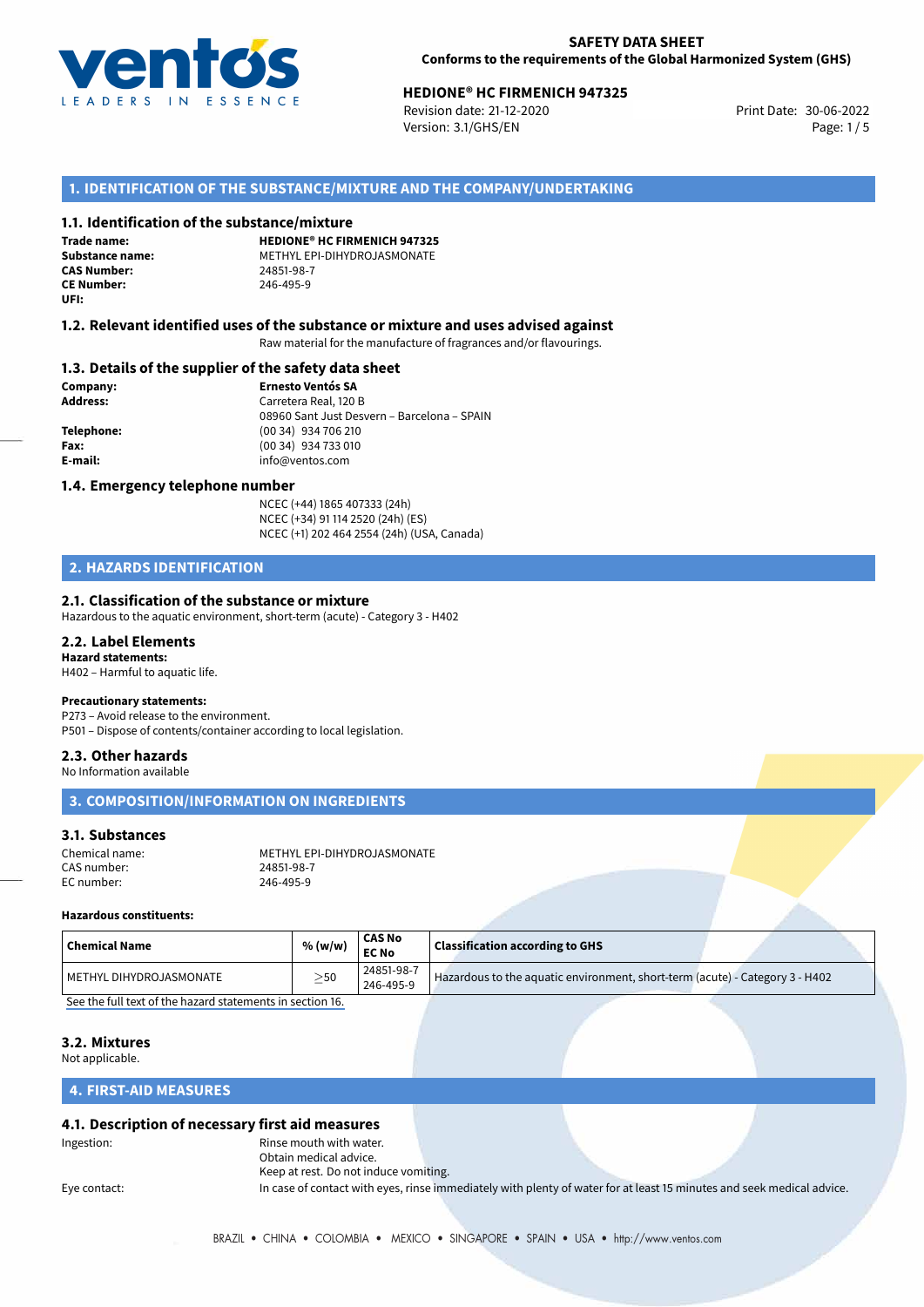

# **HEDIONE® HC FIRMENICH 947325**<br>30-06-2022 **Revision date: 21-12-2020**

Revision date: 21-12-2020 Version: 3.1/GHS/EN Page: 2 / 5

| Remove person to fresh air and keep at rest.       |  |  |
|----------------------------------------------------|--|--|
| Seek immediate medical advice.                     |  |  |
| Take off immediately all contaminated clothing.    |  |  |
| Thoroughly wash affected skin with soap and water. |  |  |
| Seek medical attention if symptoms persist.        |  |  |
|                                                    |  |  |

# **4.2. Most important symptoms and effects, both acute and delayed**

No information available.

# **4.3. Indication of any immediate medical attention and special treatment needed**

No information available.

## **5. FIRE-FIGHTING MEASURES**

### **5.1. Extinguishing Media**

Water spray, carbon dioxide, dry chemical powder or appropriate foam. For safety reasons do not use full water jet.

### **5.2. Special hazards arising from the substance or mixture**

Known or Anticipated Hazardous Products of Combustion: Emits toxic fumes under fire conditions.

### **5.3. Advice for firefighters**

High temperatures can lead to high pressures inside closed containers. Avoid inhalation of vapors that are created. Use appropriate respiratory protection. Do not allow spillage of fire to be poured into drains or watercourses. Wear self-contained breathing apparatus and protective clothing.

### **6. ACCIDENTAL RELEASE MEASURES**

### **6.1. Personal precautions, protective equipment and emergency procedures**

Evacuate surronding areas. Ensure adequate ventilation. Keep unnecessary and unprotected personnel from entering. Do not breathe vapor/spray. Avoid contact with skin and eyes. Information regarding personal protective measures: see section 8.

### **6.2. Environmental precautions**

To avoid possible contamination of the environment, do not discharge into any drains, surface waters or groundwaters.

### **6.3. Methods and materials for containment and cleaning up**

Cover with an inert, inorganic, non-combustible absorbent material (e.g. dry-lime, sand, soda ash). Place in covered containers using non-sparking tools and transport outdoors. Avoid open flames or sources of ignition (e.g. pilot lights on gas hot water heater). Ventilate area and wash spill site after material pickup is complete.

### **6.4. Reference to other sections**

Information regarding exposure controls, personal protection and disposal considerations can be found in sections 8 and 13.

# **7. HANDLING AND STORAGE**

### **7.1. Precautions for safe handling**

Do not store or handle this material near food or drinking water. Do not smoke. Avoid contact with the eyes, skin and clothing. Wear protective clothing and use glasses. Observe the rules of safety and hygiene at work. Keep in the original container or an alternative made from a compatible material.

# **7.2. Conditions for safe storage, including any incompatibilities**

Store in tightly closed and preferably full containers in a cool, dry and ventilated area, protected from light. Keep away from sources of ignition (e.g. hot surfaces, sparks, flame and static discharges). Keep away from incompatible materials (see section 10).

## **7.3. Specific end use(s)**

No information available.

### **8. EXPOSURE CONTROLS AND PERSONAL PROTECTION**

# **8.1. Control parameters**

Components with occupational exposure limits: None known.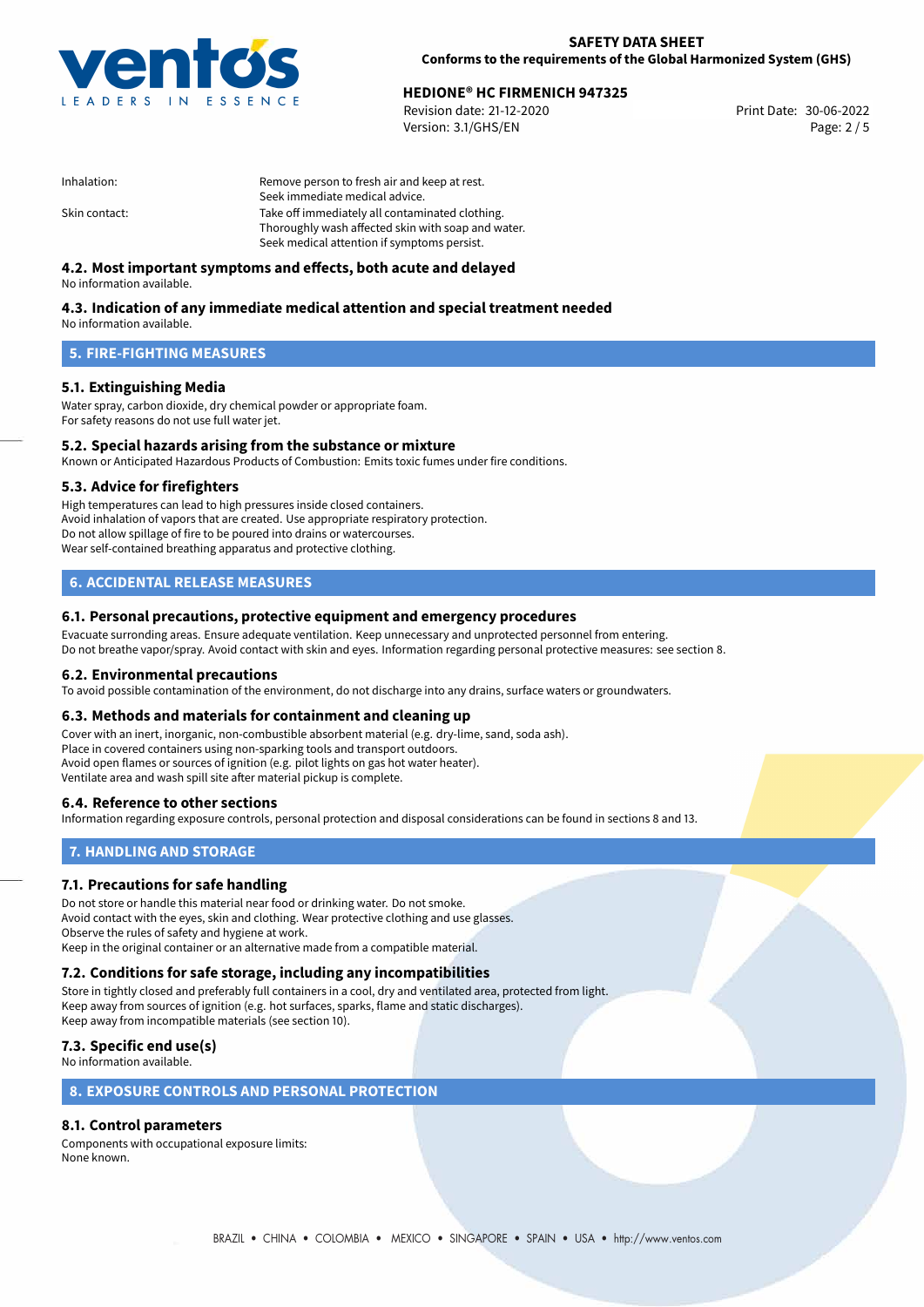

# **HEDIONE® HC FIRMENICH 947325**<br>Revision date: 21-12-2020 **Bigger Print Date: 30-06-2022**

Revision date: 21-12-2020 Version: 3.1/GHS/EN Page: 3 / 5

### **8.2. Exposure controls**

Measures should be taken to prevent materials from being splashed into the body. Provide adequate ventilation, according to the conditions of use. Use a mechanical exhaust if required.

### **8.3. Individual protection measures, such as personal protective equipment**

| Eye/Face protection:             | Chemical safety goggles are recommended. Wash contaminated goggles before reuse.                                                            |
|----------------------------------|---------------------------------------------------------------------------------------------------------------------------------------------|
| Hand Protection:                 | Chemical-resistant gloves are recommended. Wash contaminated gloves before reuse.                                                           |
| Body protection:                 | Personal protective equipment for the body should be selected based on the task being performed and the risks<br>involved.                  |
| Respiratory Protection:          | In case of insufficient ventilation, use suitable respiratory equipment.                                                                    |
| Environmental exposure controls: | Emissions from ventilation or process equipment should be checked to ensure they comply with environmental<br>protection legislation.       |
|                                  | In some cases, filters or engineering modifications to the process equipment will be necessary to reduce emissions to<br>acceptable levels. |
|                                  |                                                                                                                                             |

# **9. PHYSICAL AND CHEMICAL PROPERTIES**

# **9.1. Information on basic physical and chemical properties**

| Appearance:                            | Liguid                                |
|----------------------------------------|---------------------------------------|
| Colour:                                | Conforms to standard                  |
| Odour:                                 | Conforms to standard                  |
| Odour theshold:                        | Not determined                        |
| pH:                                    | Not determined                        |
| Melting point/freezing point:          | Not determined                        |
| Boling point/boiling range (°C):       | > 300                                 |
| Flash point:                           | 148 °C                                |
| Evaporation rate:                      | Not determined                        |
| Flammability:                          | Not determined                        |
| Lower flammability/Explosive limit:    | Not determined                        |
| Upper flammability/Explosive limit:    | Not determined                        |
| Vapour pressure:                       | $0,19$ Pa (20 $^{\circ}$ C)           |
| Vapour Density:                        | Not determined                        |
| Density:                               | 1,001-1,009 g/mL (20°C)               |
| Relative density:                      | $1,001-1,009$ (20°C)                  |
| Water solubility:                      | <b>INSOLUBLE IN WATER</b>             |
| Solubility in other solvents:          | SOLUBLE IN ALL PROPORTIONS OF ETHANOL |
| Partition coefficient n-octanol/water: | LOG P 2,90                            |
| Auto-ignition temperature:             | Not determined                        |
| Decomposition temperature:             | Not determined                        |
| Viscosity, dynamic:                    | Not determined                        |
| Viscosity, kinematic:                  | Not determined                        |
| Explosive properties:                  | Not determined                        |
| Oxidising properties:                  | <b>NONE EXPECTED</b>                  |

### **10. STABILITY AND REACTIVITY**

### **10.1. Reactivity**

No hazardous reactions if stored and handled as prescribed/indicated.

## **10.2. Chemical stability**

The product is stable if stored and handled as prescribed/indicated.

### **10.3. Possibility of hazardous reactions**

No hazardous reactions if stored and handled as prescribed/indicated.

### **10.4. Conditions to Avoid**

Conditions to Avoid: Excessive heat, flame or other ignition sources.

### **10.5. Incompatible materials**

Avoid contact with strong acids and bases and oxidizing agents.

### **10.6. Hazardous decomposition products**

During combustion may form carbon monoxide and unidentified organic compounds.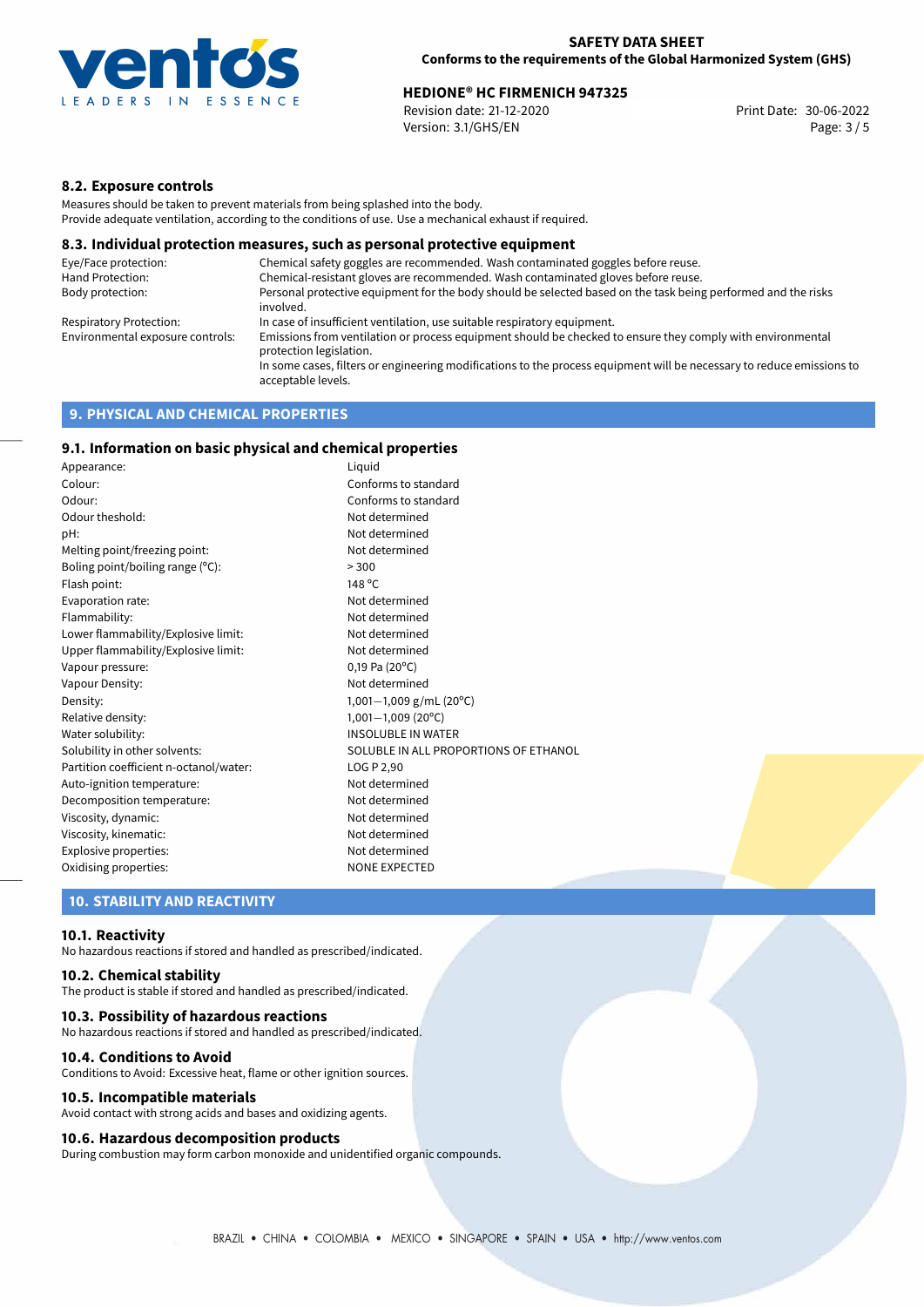

# **HEDIONE® HC FIRMENICH 947325**<br>30-06-2022 **Revision date: 21-12-2020**

Revision date: 21-12-2020 Version: 3.1/GHS/EN Page: 4 / 5

# **11. TOXICOLOGICAL INFORMATION**

| Based on the data available, the criteria for classification are not met. |
|---------------------------------------------------------------------------|
| Based on the data available, the criteria for classification are not met. |
| Based on the data available, the criteria for classification are not met. |
| Based on the data available, the criteria for classification are not met. |
| Based on the data available, the criteria for classification are not met. |
| Based on the data available, the criteria for classification are not met. |
| Based on the data available, the criteria for classification are not met. |
| Based on the data available, the criteria for classification are not met. |
| Based on the data available, the criteria for classification are not met. |
| Based on the data available, the criteria for classification are not met. |
|                                                                           |

# **12. ECOLOGICAL INFORMATION**

### **12.1. Toxicity**

**Assessment:** Harmful to aquatic life. **Experimental/calculated data:** No information available.

### **12.2. Degradability**

Biodegradation : Readily biodegradable.

#### **12.3. Bioaccumulative potential** No information available.

### **12.4. Soil mobility**

No information available.

## **12.5. Other adverse effects**

See also sections 6, 7, 13 and 15 Do not allow to get into waste water or waterways.

### **13. DISPOSAL CONSIDERATIONS**

### **13.1. Waste treatment methods**

Dispose of in accordance with national and local environmental regulations.

# **14. TRANSPORT INFORMATION**

|                                  | <b>ADR/RID/ADN</b>                | <b>IMDG</b>                       | <b>IATA-ICAO</b>                  |
|----------------------------------|-----------------------------------|-----------------------------------|-----------------------------------|
| 14.1. UN Number                  | Not classified as hazardous goods | Not classified as hazardous goods | Not classified as hazardous goods |
| 14.2. UN Proper Shipping Name    | Not applicable                    | Not applicable                    | Not applicable                    |
| 14.3. Transport Hazard Class(es) | Not applicable                    | Not applicable                    | Not applicable                    |
| 14.4. Packing Group              | Not applicable                    | Not applicable                    | Not applicable                    |
| 14.5. Environmental hazards      | No                                | <b>No</b>                         | No.                               |
| Additional information           |                                   |                                   |                                   |

# **14.6 Special precautions for user**

None known

### **14.7. Transport in bulk according to Annex II of MARPOL 73/78 and the IBC Code**

No information available

## **15. REGULATORY INFORMATION**

#### **15.1. Safety, health and environmental regulations/legislation specific for the substance or mixture** No information available

### **16. OTHER INFORMATION**

**Full text of the R-phrases, hazard statements and precautionary statements mentioned in section 3:** H402 – Harmful to aquatic life.